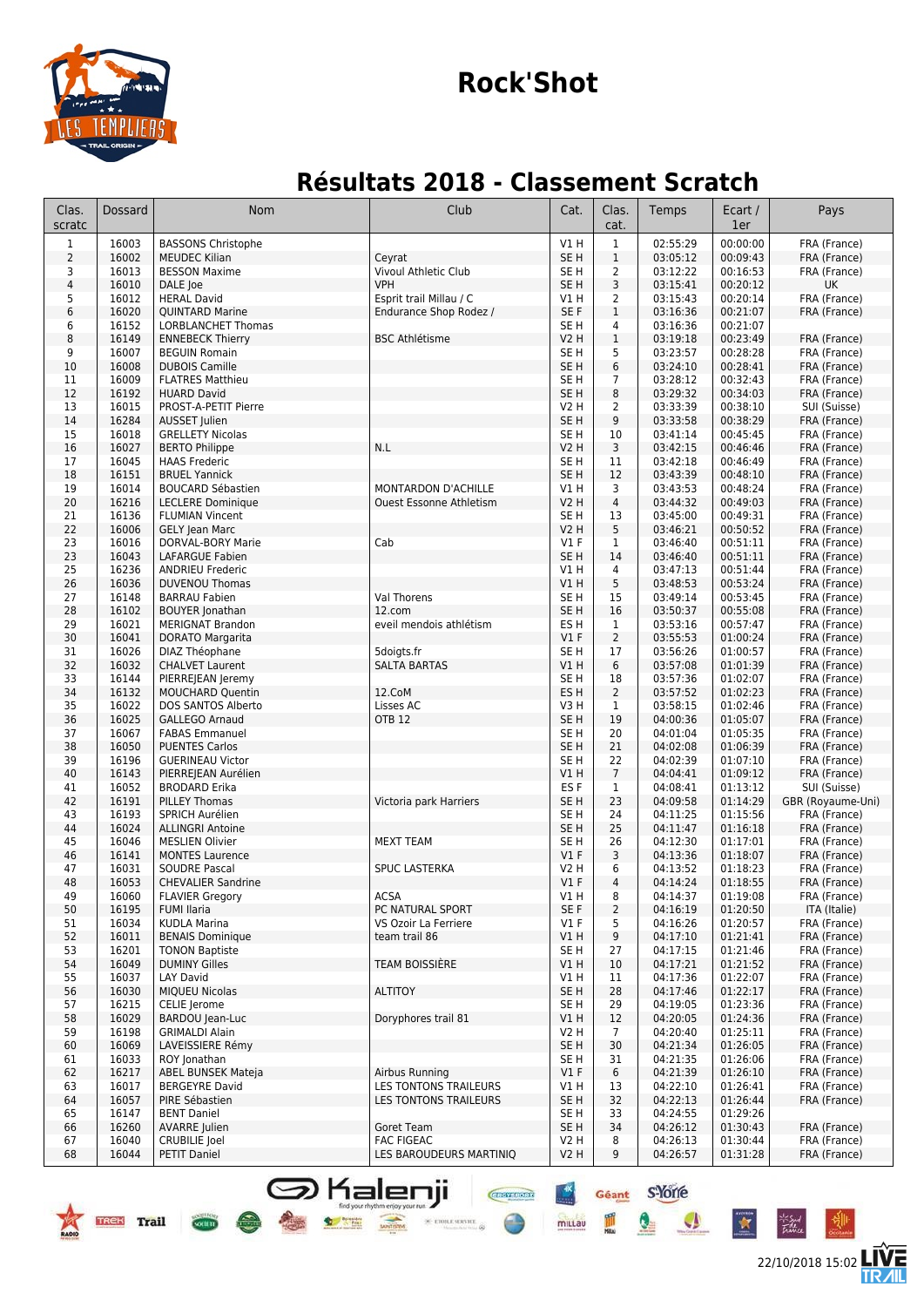

## **Rock'Shot - Scratch** *Page 2*

22/10/2018 15:02 **LIVE** 

| Clas.      | Dossard        | Nom                                                   | Club                               | Cat.                               | Clas.                | Temps                | Ecart /              | Pays                         |
|------------|----------------|-------------------------------------------------------|------------------------------------|------------------------------------|----------------------|----------------------|----------------------|------------------------------|
| scratc     |                |                                                       |                                    |                                    | cat.                 |                      | 1er                  |                              |
| 69         | 16126          | AJALBERT Jordan                                       |                                    | SE <sub>H</sub>                    | 35                   | 04:28:23             | 01:32:54             | FRA (France)                 |
| 70         | 16114          | QUINQUIS Laurent                                      | <b>Team Trail Aber Benoit</b>      | VIH                                | 14                   | 04:28:29             | 01:33:00             | FRA (France)                 |
| 71<br>72   | 16199<br>16120 | LESCURE Jean-Christophe<br>PORTE Olivier              |                                    | V1H<br>VIH                         | 15<br>16             | 04:29:13<br>04:29:33 | 01:33:44<br>01:34:04 | FRA (France)<br>FRA (France) |
| 73         | 16055          | <b>TROTTIER Nicolas</b>                               |                                    | V1 H                               | 17                   | 04:30:29             | 01:35:00             | FRA (France)                 |
| 74         | 16066          | <b>BONNEMAYRE Christophe</b>                          |                                    | VIH                                | 18                   | 04:30:34             | 01:35:05             | FRA (France)                 |
| 75         | 16219          | <b>WROE Gary</b>                                      |                                    | SE H                               | 36                   | 04:32:10             | 01:36:41             | FRA (France)                 |
| 76         | 16118          | <b>MALMONTET Seb</b>                                  | Bilan zéro.millau                  | SE <sub>H</sub>                    | 37                   | 04:33:54             | 01:38:25             | FRA (France)                 |
| 77         | 16204          | <b>MALRAISON Fabrice</b>                              | <b>JARNISY TRIATHLON</b>           | V2 H                               | 10                   | 04:34:14             | 01:38:45             | FRA (France)                 |
| 78<br>79   | 16145<br>16063 | <b>CADEILHAN Jean-Yves</b><br><b>CAUBEL Christine</b> | 12.CoM                             | VIH<br>$VI$ F                      | 19<br>$\overline{7}$ | 04:34:19<br>04:34:30 | 01:38:50<br>01:39:01 | FRA (France)<br>FRA (France) |
| 80         | 16285          | <b>GUIRAUDET Christian</b>                            |                                    | SE H                               | 38                   | 04:34:41             | 01:39:12             | FRA (France)                 |
| 81         | 16059          | QUILLET Johan                                         | DreamTeamValescourt                | V1 H                               | 20                   | 04:35:53             | 01:40:24             | FRA (France)                 |
| 82         | 16200          | <b>ECHAPPE David</b>                                  |                                    | SE <sub>H</sub>                    | 39                   | 04:35:56             | 01:40:27             | FRA (France)                 |
| 83         | 16259          | CAUDIU Jean-Baptiste                                  | Goret Team                         | SE H                               | 40                   | 04:36:38             | 01:41:09             | FRA (France)                 |
| 84         | 16082          | <b>PESQUET Guillaume</b>                              |                                    | SE <sub>H</sub>                    | 41                   | 04:38:01             | 01:42:32             | FRA (France)                 |
| 85<br>86   | 16075<br>16128 | NICOLARDOT Loran<br><b>JUMEZ Nicolas</b>              | Nicolardot                         | V1 H<br>V1 H                       | 21<br>22             | 04:39:24<br>04:41:46 | 01:43:55<br>01:46:17 | FRA (France)<br>FRA (France) |
| 87         | 16058          | <b>HUGOT Didier</b>                                   | LOUPIAN TRI NATURE                 | V3H                                | 2                    | 04:42:28             | 01:46:59             | FRA (France)                 |
| 88         | 16274          | <b>DUJARDIN Nicolas</b>                               | <b>VTTOP</b>                       | SE <sub>H</sub>                    | 42                   | 04:42:37             | 01:47:08             | FRA (France)                 |
| 89         | 16194          | <b>MILLOT Vincent</b>                                 |                                    | SE H                               | 43                   | 04:42:38             | 01:47:09             | FRA (France)                 |
| 90         | 16096          | <b>JONATHAN Le Pen</b>                                | XRT Rambouillet sport              | SE <sub>H</sub>                    | 44                   | 04:42:55             | 01:47:26             | FRA (France)                 |
| 91         | 16231          | DUBOIS Julie                                          |                                    | SE F                               | 3                    | 04:43:11             | 01:47:42             | FRA (France)                 |
| 92         | 16258          | KUDLA Sébastien                                       | VS OZOIR LA FERRIERE               | V1 H                               | 23                   | 04:43:13             | 01:47:44             | FRA (France)                 |
| 93<br>94   | 16222<br>16282 | AZEMAR Benjamin<br>LE ROY Alexandre                   |                                    | SE <sub>H</sub><br>SE <sub>H</sub> | 45<br>46             | 04:44:16<br>04:44:37 | 01:48:47<br>01:49:08 | FRA (France)<br>FRA (France) |
| 95         | 16072          | <b>FABRE</b> Jeremy                                   |                                    | SE H                               | 47                   | 04:49:18             | 01:53:49             | FRA (France)                 |
| 96         | 16211          | <b>TARRUSSON Romain</b>                               |                                    | SE <sub>H</sub>                    | 48                   | 04:49:20             | 01:53:51             | FRA (France)                 |
| 97         | 16269          | <b>MORALES</b> Jesus                                  |                                    | SE H                               | 49                   | 04:49:34             | 01:54:05             | FRA (France)                 |
| 98         | 16090          | RODRIGUEZ Manon                                       | <b>TEAM PIF</b>                    | SE F                               | $\overline{4}$       | 04:50:03             | 01:54:34             | FRA (France)                 |
| 99         | 16079          | <b>GUTHARDT Regis</b>                                 |                                    | V1 H                               | 24                   | 04:50:19             | 01:54:50             | FRA (France)                 |
| 100        | 16084          | <b>FABRY Philippe</b>                                 |                                    | V2 H                               | 11                   | 04:51:21             | 01:55:52             | FRA (France)                 |
| 101<br>102 | 16130<br>16076 | JASO Stephane<br><b>GARRAUD David</b>                 | 12.com<br>US Méry AC               | V1 H<br>V1 H                       | 25<br>26             | 04:52:08<br>04:52:42 | 01:56:39<br>01:57:13 | FRA (France)<br>FRA (France) |
| 103        | 16081          | <b>VAILLIER Florian</b>                               |                                    | SE H                               | 50                   | 04:52:47             | 01:57:18             | FRA (France)                 |
| 104        | 16065          | <b>DUPUY Francois</b>                                 |                                    | SE <sub>H</sub>                    | 51                   | 04:52:54             | 01:57:25             | FRA (France)                 |
| 105        | 16209          | DOS SANTOS Laura                                      | Lisses AC                          | SE F                               | 5                    | 04:56:31             | 02:01:02             | FRA (France)                 |
| 106        | 16218          | <b>GARCIA Nicolas</b>                                 |                                    | SE H                               | 52                   | 04:57:06             | 02:01:37             | FRA (France)                 |
| 107        | 16294          | <b>TEULAT Arnaud</b>                                  | cahors trail                       | V1 H                               | 27                   | 04:57:15             | 02:01:46             | FRA (France)                 |
| 108<br>109 | 16293<br>16073 | <b>TORNIER Nicolas</b><br><b>BERTHET Romain</b>       |                                    | SE <sub>H</sub><br>V1 H            | 53<br>28             | 04:58:03<br>04:58:39 | 02:02:34<br>02:03:10 | FRA (France)<br>FRA (France) |
| 109        | 16080          | <b>COMMAYRAS Gregory</b>                              |                                    | SE <sub>H</sub>                    | 54                   | 04:58:39             | 02:03:10             | FRA (France)                 |
| 111        | 16298          | <b>BISSIERE Aurelien</b>                              |                                    | SE H                               | 55                   | 04:59:15             | 02:03:46             | FRA (France)                 |
| 112        | 16238          | <b>AZAUBERT Wilfrid</b>                               | Service Des Sports Cast            | V1 H                               | 29                   | 04:59:41             | 02:04:12             | FRA (France)                 |
| 113        | 16235          | <b>TOSTAIN Emmanuel</b>                               |                                    | V1 H                               | 30                   | 05:01:11             | 02:05:42             | FRA (France)                 |
| 114        | 16087          | <b>FORGERON Christine</b>                             | esprit trail chantérac             | $VI$ F                             | 8                    | 05:01:50             | 02:06:21             | FRA (France)                 |
| 115<br>116 | 16223          | LUCARELLI Michaël<br><b>DURY Ingrid</b>               | Michaël Lucarelli                  | SE H<br>$VI$ F                     | 56<br>9              | 05:02:21<br>05:03:17 | 02:06:52<br>02:07:48 | FRA (France)<br>FRA (France) |
| 117        | 16225<br>16275 | <b>GOULLIER Stephane</b>                              |                                    | SE <sub>H</sub>                    | 57                   | 05:03:19             | 02:07:50             | FRA (France)                 |
| 118        | 16099          | <b>MANON Kalfon</b>                                   |                                    | SE F                               | 6                    | 05:04:27             | 02:08:58             | FRA (France)                 |
| 118        | 16133          | <b>LIBON Maxime</b>                                   |                                    | SE H                               | 58                   | 05:04:27             | 02:08:58             | FRA (France)                 |
| 120        | 16047          | <b>INGUIMBERTY David</b>                              | <b>TCN</b>                         | V1 H                               | 31                   | 05:05:32             | 02:10:03             | FRA (France)                 |
| 121        | 16271          | <b>DUFOIX Cyril</b>                                   |                                    | V1 H                               | 32                   | 05:05:33             | 02:10:04             | FRA (France)                 |
| 122<br>123 | 16287<br>16062 | <b>BERGER Laurent</b><br><b>ARTIAGA Sebastien</b>     | Laurent BERGER<br>TEAM POULX TRAIL | V2 H<br>SE H                       | 12<br>59             | 05:06:09<br>05:08:00 | 02:10:40<br>02:12:31 | FRA (France)<br>FRA (France) |
| 124        | 16139          | <b>ARTIAGA Alice</b>                                  | TEAM POULX TRAIL                   | SE F                               | $\overline{7}$       | 05:08:01             | 02:12:32             | FRA (France)                 |
| 125        | 16119          | <b>CASALS Nicolas</b>                                 |                                    | SE H                               | 60                   | 05:08:46             | 02:13:17             | FRA (France)                 |
| 126        | 16224          | FREJAVILLE Jean Jacques                               | FREE RUNNERS LE CLUB               | V2 H                               | 13                   | 05:09:42             | 02:14:13             | FRA (France)                 |
| 127        | 16233          | DARBOS Stephane                                       | Guerlédan Aventure                 | SE H                               | 61                   | 05:10:33             | 02:15:04             | FRA (France)                 |
| 128        | 16227          | <b>CAMINADE Emmanuel</b>                              |                                    | SE H                               | 62                   | 05:11:28             | 02:15:59             | FRA (France)                 |
| 129        | 16086          | <b>CAYZAC Delphine</b>                                |                                    | $VI$ F                             | 10                   | 05:11:32             | 02:16:03             | FRA (France)                 |
| 129<br>131 | 16300<br>16281 | <b>CARTAYRADE Lydie</b>                               |                                    | SE F                               | 8                    | 05:11:32<br>05:13:01 | 02:16:03<br>02:17:32 | FRA (France)<br>FRA (France) |
| 132        | 16254          | <b>PENOT Cedrick</b><br>FRINGANT Christobelle-Lydie   | <b>US DAX</b>                      | V1 H<br>$VI$ F                     | 33<br>11             | 05:15:27             | 02:19:58             | FRA (France)                 |
| 133        | 16088          | <b>MAGLIARI Valerie</b>                               | athle nimes 30                     | $VI$ F                             | 12                   | 05:15:56             | 02:20:27             | FRA (France)                 |
| 134        | 16268          | <b>VERNIER Arnaud</b>                                 |                                    | SE H                               | 63                   | 05:17:40             | 02:22:11             | FRA (France)                 |
| 135        | 16276          | <b>BOUSQUET Romain</b>                                |                                    | SE H                               | 64                   | 05:18:18             | 02:22:49             | FRA (France)                 |
| 136        | 16135          | CASTELLA Sylvain                                      |                                    | SE H                               | 65                   | 05:18:26             | 02:22:57             | FRA (France)                 |
| 137        | 16279          | LAURENT Benjamin                                      |                                    | V1 H                               | 34                   | 05:19:39             | 02:24:10             | FRA (France)                 |
| 138<br>139 | 16208<br>16054 | <b>BLACHAS Bernard</b><br>PECH Philippe               |                                    | V3H<br>V2 H                        | 3<br>14              | 05:22:17<br>05:22:19 | 02:26:48<br>02:26:50 | FRA (France)<br>FRA (France) |
| 140        | 16061          | ROUQUETTE Marie Helene                                | depeche                            | $VI$ F                             | 13                   | 05:24:57             | 02:29:28             | FRA (France)                 |
| 141        | 16068          | RAFFIN-LUXEMBOURG Léa                                 | Les Trailers du Môle               | SE F                               | 9                    | 05:25:14             | 02:29:45             | FRA (France)                 |
| 142        | 16074          | <b>VACHER Emmanuelle</b>                              | Esprit Trail Chantérac             | SE F                               | 10                   | 05:27:35             | 02:32:06             | FRA (France)                 |
| 143        | 16112          | <b>GUIBAL Lionel</b>                                  | Y.A.K                              | V2 H                               | 15                   | 05:30:10             | 02:34:41             | FRA (France)                 |

S Kalenji

Géant S'Yorre

 $\mathbf{Q}$ 

 $\bullet$ 

 $\mathbf{\hat{z}}$ 

°∕″

 $\frac{m}{m}$ 

mittau



**COCHETE**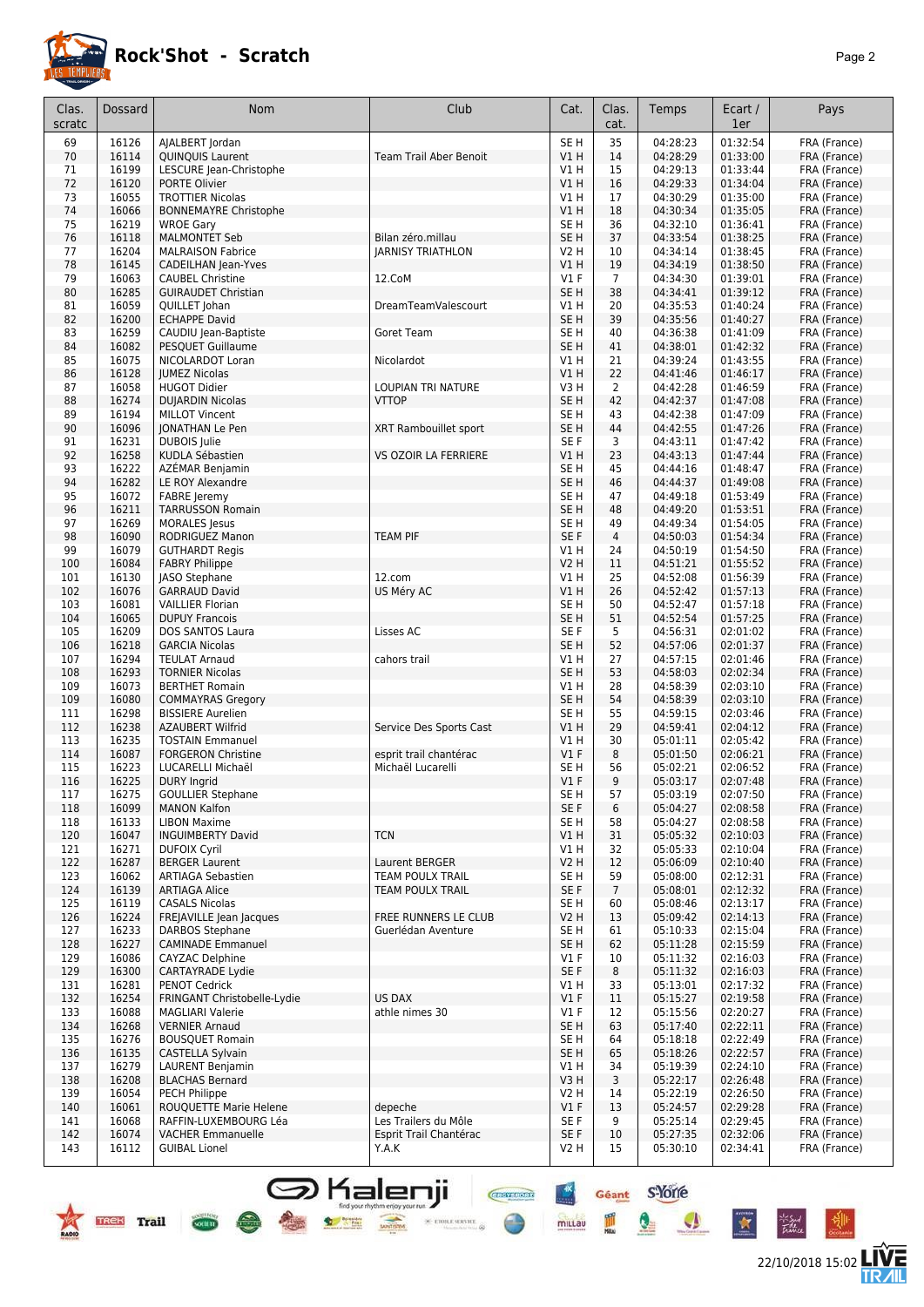

## **Rock'Shot - Scratch** *Page 3*

22/10/2018 15:02 **LIVE** 

 $\bullet$ 

女

°∕″

 $\bullet$ 

| Clas.<br>scratc | Dossard        | <b>Nom</b>                                        | Club                                             | Cat.                               | Clas.<br>cat.        | Temps                | Ecart /<br>1er       | Pays                         |
|-----------------|----------------|---------------------------------------------------|--------------------------------------------------|------------------------------------|----------------------|----------------------|----------------------|------------------------------|
|                 |                |                                                   |                                                  |                                    |                      |                      |                      |                              |
| 144<br>145      | 16290<br>16051 | <b>ANDRE Vincent</b><br><b>JOUANNY Benjamin</b>   | ASPH                                             | SE <sub>H</sub><br>SE <sub>H</sub> | 66<br>67             | 05:30:46<br>05:33:33 | 02:35:17<br>02:38:04 | FRA (France)<br>FRA (France) |
| 146             | 16089          | <b>QUINTARD Philippe</b>                          |                                                  | <b>V2 H</b>                        | 16                   | 05:34:07             | 02:38:38             | FRA (France)                 |
| 147             | 16229          | NAZON Freddy                                      |                                                  | SE <sub>H</sub>                    | 68                   | 05:34:20             | 02:38:51             | FRA (France)                 |
| 148             | 16056          | ROC Jean Pascal                                   | Sport nature st flour                            | V1 H                               | 35                   | 05:34:58             | 02:39:29             | FRA (France)                 |
| 148             | 16220          | <b>DEVAUX Anthony</b>                             | asn15 Saint Flour                                | SE <sub>H</sub>                    | 69                   | 05:34:58             | 02:39:29             | FRA (France)                 |
| 150             | 16221          | <b>FOULQUIER Claire</b>                           |                                                  | SE <sub>F</sub>                    | 11                   | 05:35:58             | 02:40:29             | FRA (France)                 |
| 151             | 16150          | <b>FOULQUIER Nicolas</b>                          |                                                  | VIH                                | 36                   | 05:35:59             | 02:40:30             | FRA (France)                 |
| 152             | 16214          | <b>RAVACHE Elise</b>                              |                                                  | SE F                               | 12                   | 05:36:03             | 02:40:34             | FRA (France)                 |
| 152             | 16267          | <b>HAY Alan</b>                                   |                                                  | SE <sub>H</sub>                    | 70                   | 05:36:03             | 02:40:34             | FRA (France)                 |
| 154             | 16094          | <b>VILLA FEMINIER Nathalie</b>                    |                                                  | <b>V2F</b>                         | $\mathbf{1}$         | 05:36:11             | 02:40:42             | FRA (France)                 |
| 155             | 16138          | <b>CAUSSAT Patrice</b>                            | acsa                                             | <b>V2 H</b>                        | 17                   | 05:36:15             | 02:40:46             | FRA (France)                 |
| 156             | 16092          | <b>BRAZIER Aymeric</b>                            |                                                  | V1H                                | 37                   | 05:36:35             | 02:41:06             | FRA (France)                 |
| 157             | 16299          | <b>FABRE</b> Jean Baptiste                        |                                                  | SE <sub>H</sub>                    | 71<br>38             | 05:36:36             | 02:41:07             | FRA (France)                 |
| 158<br>159      | 16121<br>16237 | <b>BRAZIER Olivier</b><br><b>TRIFFAULT Gilles</b> |                                                  | V1 H<br>SE H                       | 72                   | 05:36:37<br>05:36:59 | 02:41:08<br>02:41:30 | FRA (France)<br>FRA (France) |
| 160             | 16146          | <b>CAUMES</b> Jean Louis                          | BARAQUEVILLE                                     | V3H                                | 4                    | 05:42:28             | 02:46:59             | FRA (France)                 |
| 161             | 16091          | <b>REBOUL Caroline</b>                            | Courir à Morieres                                | <b>V2F</b>                         | $\overline{2}$       | 05:44:34             | 02:49:05             | FRA (France)                 |
| 162             | 16083          | <b>VILLA Dominique</b>                            |                                                  | V2F                                | 3                    | 05:46:42             | 02:51:13             | FRA (France)                 |
| 163             | 16131          | <b>GONDRY Benjamin</b>                            |                                                  | SE H                               | 73                   | 05:46:53             | 02:51:24             | FRA (France)                 |
| 164             | 16203          | SALOY Rémi                                        |                                                  | SE <sub>H</sub>                    | 74                   | 05:47:54             | 02:52:25             | FRA (France)                 |
| 165             | 16288          | <b>GOSSET Loïc</b>                                |                                                  | SE <sub>H</sub>                    | 75                   | 05:48:22             | 02:52:53             | FRA (France)                 |
| 166             | 16289          | <b>BAUZA Vincent</b>                              |                                                  | SE <sub>H</sub>                    | 76                   | 05:48:23             | 02:52:54             | FRA (France)                 |
| 167             | 16134          | <b>CREYSSELS Janine</b>                           | SOM ATHLETISME MILLAU                            | V2F                                | 4                    | 05:50:03             | 02:54:34             | FRA (France)                 |
| 168             | 16230          | THENARD Jean Claude                               |                                                  | V3H                                | 5                    | 05:51:28             | 02:55:59             | FRA (France)                 |
| 169             | 16272          | <b>MARCUCETTI Mikael</b>                          | CAP AS Rochecorbon                               | VIH                                | 39                   | 05:52:57             | 02:57:28             | FRA (France)                 |
| 169             | 16273          | <b>CHAUVRAT Nicolas</b>                           |                                                  | V1 H                               | 39                   | 05:52:57             | 02:57:28             | FRA (France)                 |
| 171             | 16278          | <b>MEAUX Pierre</b>                               |                                                  | SE <sub>H</sub>                    | 77                   | 05:53:39             | 02:58:10             | FRA (France)                 |
| 172             | 16116          | <b>GAUBERT Alexandre</b>                          |                                                  | SE <sub>H</sub>                    | 78                   | 05:57:11             | 03:01:42             | FRA (France)                 |
| 173             | 16137          | <b>CAZES Arnaud</b>                               |                                                  | VIH                                | 41                   | 05:57:36             | 03:02:07             | FRA (France)                 |
| 174             | 16093          | MAILLARD Charlotte                                |                                                  | SE F                               | 13                   | 05:58:22             | 03:02:53             | FRA (France)                 |
| 175             | 16270          | <b>SALGUES Patricia</b>                           |                                                  | V1F                                | 14                   | 05:58:26             | 03:02:57             | FRA (France)                 |
| 176<br>177      | 16292<br>16202 | <b>GURDAK Jacques</b><br><b>BOUIT Laurent</b>     |                                                  | SE <sub>H</sub><br>VIH             | 79<br>42             | 05:59:58<br>06:00:00 | 03:04:29<br>03:04:31 | FRA (France)<br>FRA (France) |
| 178             | 16266          | <b>ROUET Emile</b>                                |                                                  | SE <sub>H</sub>                    | 80                   | 06:00:02             | 03:04:33             | FRA (France)                 |
| 179             | 16110          | <b>GRASSIN Beatrice</b>                           | <b>LMA 72</b>                                    | V1F                                | 15                   | 06:00:05             | 03:04:36             | FRA (France)                 |
| 180             | 16042          | <b>FADINI Thierry</b>                             | <b>APACHES</b>                                   | <b>V2 H</b>                        | 18                   | 06:04:08             | 03:08:39             | FRA (France)                 |
| 181             | 16226          | <b>BELLUS Marie</b>                               | Acsa                                             | <b>V2F</b>                         | 5                    | 06:04:10             | 03:08:41             | FRA (France)                 |
| 182             | 16228          | <b>GRANGE Frederic</b>                            |                                                  | <b>V2 H</b>                        | 19                   | 06:07:40             | 03:12:11             | FRA (France)                 |
| 182             | 16280          | <b>GRANGE Monique</b>                             |                                                  | <b>V2F</b>                         | 6                    | 06:07:40             | 03:12:11             | FRA (France)                 |
| 184             | 16245          | <b>TUARZE Philippe</b>                            | <b>INDIVIDUEL</b>                                | V <sub>2</sub> H                   | 20                   | 06:08:28             | 03:12:59             | FRA (France)                 |
| 185             | 16234          | <b>ALLEGRE</b> Jeremy                             | Les Bipedes de la Vauna                          | SE H                               | 81                   | 06:09:42             | 03:14:13             | FRA (France)                 |
| 186             | 16098          | <b>HUARD David</b>                                |                                                  | V1 H                               | 43                   | 06:11:20             | 03:15:51             | FRA (France)                 |
| 187             | 16107          | <b>GUSTO Philippe</b>                             | LES BAROUDEURS MARTINIQ                          | <b>V2 H</b>                        | 21                   | 06:11:29             | 03:16:00             | MARTINIQUE                   |
| 188             | 16113          | <b>AUSTER Xavier</b>                              | LES BAROUDEURS MARTINIQ                          | V1 H                               | 44                   | 06:11:30             | 03:16:01             | <b>MARTINIQUE</b>            |
| 189             | 16265          | <b>SOBHI Mariam</b>                               |                                                  | SE F                               | 14                   | 06:13:09             | 03:17:40             | FRA (France)                 |
| 190             | 16295          | VANDENBROUCKE Bernard                             | Club Cheminots Courir C                          | V3H                                | 6                    | 06:14:20             | 03:18:51             | FRA (France)                 |
| 191             | 16207          | <b>BIGNON Jessica</b><br>SEBASTIANELLI Laura      | <b>Association Sport Passi</b>                   | SE F                               | 15                   | 06:16:18             | 03:20:49             | FRA (France)                 |
| 192<br>192      | 16244<br>16253 | <b>BERTRAND Marie-Claire</b>                      | club alpin st romain le                          | $VI$ F<br>V2F                      | 16<br>$\overline{7}$ | 06:16:43<br>06:16:43 | 03:21:14<br>03:21:14 | FRA (France)<br>FRA (France) |
| 194             | 16125          | <b>GAYE Valerie</b>                               |                                                  | $VI$ F                             | 17                   | 06:17:56             | 03:22:27             | FRA (France)                 |
| 195             | 16117          | <b>VERNHETTES PEREZ Muriel</b>                    | les gazelles à vos trou                          | $VI$ F                             | 18                   | 06:17:57             | 03:22:28             | FRA (France)                 |
| 196             | 16257          | PERRET Dany                                       | LES PETITES FOULEES DE                           | V1 H                               | 45                   | 06:22:29             | 03:27:00             | FRA (France)                 |
| 197             | 16264          | <b>BOUDEBZA Nawel</b>                             | <b>Bussy Saint Georges Ath</b>                   | SE F                               | 16                   | 06:22:59             | 03:27:30             | FRA (France)                 |
| 198             | 16078          | <b>CHALANT Lyonel</b>                             |                                                  | V1 H                               | 46                   | 06:25:37             | 03:30:08             | FRA (France)                 |
| 199             | 16249          | <b>RIMBERT Manon</b>                              |                                                  | SE F                               | 17                   | 06:29:38             | 03:34:09             | FRA (France)                 |
| 200             | 16106          | <b>LAYRAC Flore</b>                               | Les gazelles                                     | SE F                               | 18                   | 06:37:37             | 03:42:08             | FRA (France)                 |
| 201             | 16243          | <b>DUMENIL Gilles</b>                             |                                                  | <b>V2 H</b>                        | 22                   | 06:37:49             | 03:42:20             | FRA (France)                 |
| 202             | 16239          | <b>DUMENIL Fabienne</b>                           |                                                  | V2F                                | 8                    | 06:37:52             | 03:42:23             | FRA (France)                 |
| 203             | 16286          | <b>ANTIGNY Aurélie</b>                            |                                                  | SE F                               | 19                   | 06:41:12             | 03:45:43             | FRA (France)                 |
| 204             | 16240          | <b>AUBERTIN Pélagie</b>                           | asptt verdun                                     | SE F                               | 20                   | 06:41:20             | 03:45:51             | FRA (France)                 |
| 205             | 16104          | LIEBLANG Barbara                                  |                                                  | $VI$ F                             | 19                   | 06:44:54             | 03:49:25             | FRA (France)                 |
| 206             | 16077          | <b>LAHAYE Xavier</b>                              | Team Poulx Trail                                 | SE <sub>H</sub>                    | 82                   | 06:46:26             | 03:50:57             | FRA (France)                 |
| 207             | 16232          | <b>SONNARD Philippe</b><br><b>KUHN Caroline</b>   | VS OZOIR LA FERRIERE                             | V1 H                               | 47                   | 06:48:09             | 03:52:40             | FRA (France)<br>FRA (France) |
| 208             | 16095          |                                                   | VS OZOIR LA FERRIERE                             | $VI$ F                             | 20                   | 06:48:11             | 03:52:42             |                              |
| 209<br>210      | 16256<br>16246 | DENOU Valérie<br><b>DENOU Vincent</b>             | LES PETITES FOULEES DE<br>LES PETITES FOULEES DE | $VI$ F<br>V1 H                     | 21<br>48             | 06:52:21<br>06:52:22 | 03:56:52<br>03:56:53 | FRA (France)<br>FRA (France) |
| 211             | 16212          | ??? ???                                           |                                                  |                                    | $\mathbf{1}$         | 06:54:18             | 03:58:49             |                              |
|                 |                |                                                   |                                                  |                                    |                      |                      |                      |                              |
| 212             | 16140          | <b>LAVIE Florence</b>                             |                                                  | SE F                               | 21                   | 06:56:49             | 04:01:20             | FRA (France)                 |
| 213             | 16210          | <b>HALBAUT Laurent</b>                            | Trail Gascon                                     | V1H                                | 49                   | 07:03:45             | 04:08:16             | FRA (France)                 |
| 213             | 16247          | <b>MAUREL Cédric</b>                              | Mais quelle idée !                               | V1 H                               | 49                   | 07:03:45             | 04:08:16             | FRA (France)                 |
| 215             | 16142          | <b>IMBERT Aurore</b>                              |                                                  | SE F                               | 22                   | 07:05:29             | 04:10:00             | FRA (France)                 |
| 216             | 16248          | <b>ROBERT Marine</b>                              |                                                  | SE F                               | 23                   | 07:27:11             | 04:31:42             | FRA (France)                 |
| 217             | 16262          | GUYO Delphine                                     | trotterien landi                                 | $VI$ F                             | 22                   | 07:29:24             | 04:33:55             | FRA (France)                 |
|                 |                |                                                   |                                                  |                                    |                      |                      |                      |                              |

Some Strate Strategy Manual Company of Strategy Strategy Strategy Strategy Strategy Strategy Strategy Strategy

 $\bigodot$ 

**MILLAU** 

find your rhythm enjoy your run<br>  $\frac{1}{2}$  =  $\frac{1}{2}$  =  $\frac{1}{2}$  =  $\frac{1}{2}$  =  $\frac{1}{2}$  =  $\frac{1}{2}$  =  $\frac{1}{2}$  =  $\frac{1}{2}$  =  $\frac{1}{2}$  =  $\frac{1}{2}$  =  $\frac{1}{2}$  =  $\frac{1}{2}$  =  $\frac{1}{2}$  =  $\frac{1}{2}$  =  $\frac{1}{2}$  =  $\frac{1}{2}$